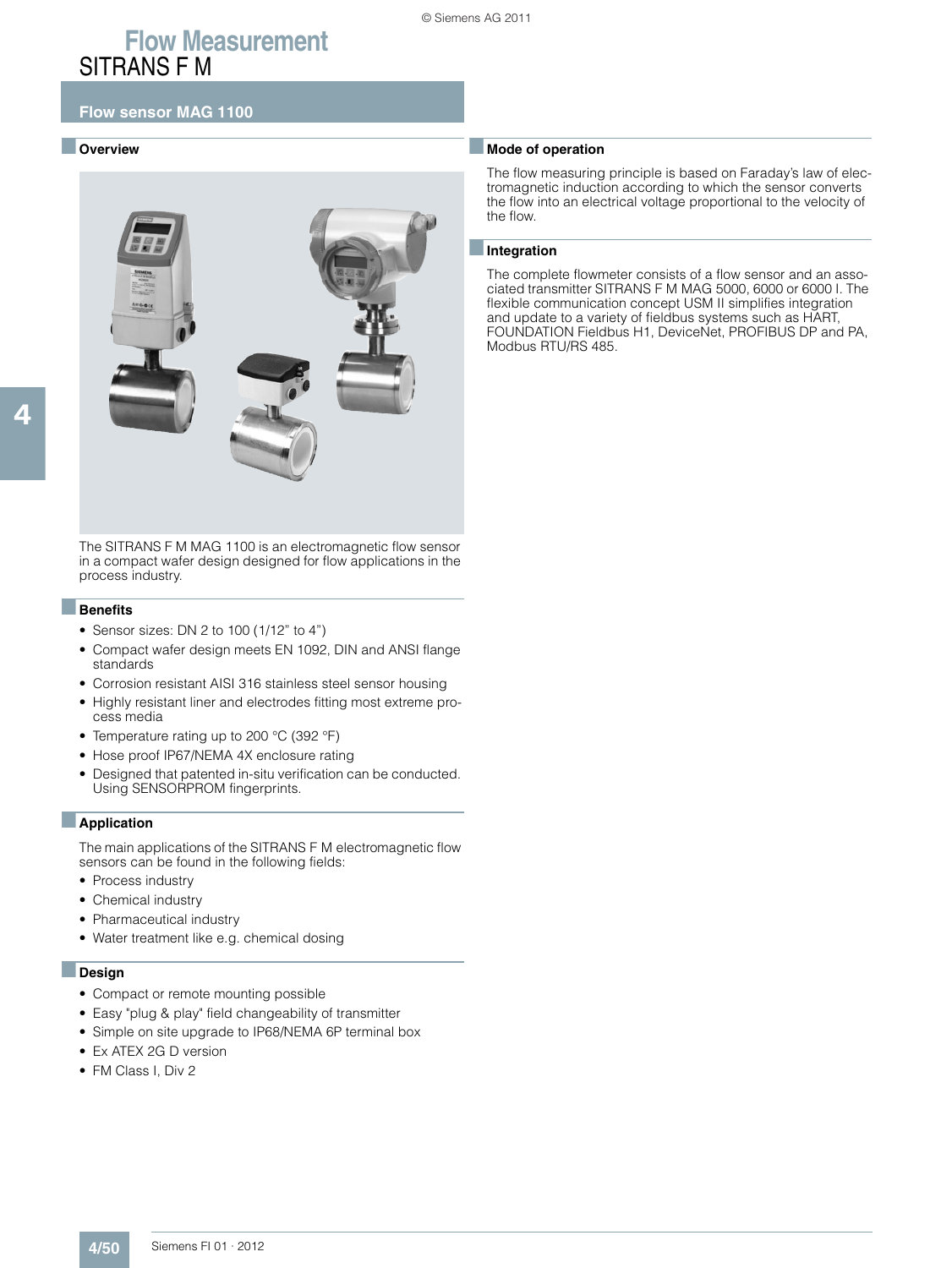**Flow sensor MAG 1100**

| <b>Technical specifications</b>                            |                                                                                                                                                                                                |                                                                                                                                                                     |
|------------------------------------------------------------|------------------------------------------------------------------------------------------------------------------------------------------------------------------------------------------------|---------------------------------------------------------------------------------------------------------------------------------------------------------------------|
| Version                                                    | <b>MAG 1100</b>                                                                                                                                                                                | MAG 1100 HT (High temperature)                                                                                                                                      |
| <b>Measuring principle</b>                                 | Electromagnetic induction                                                                                                                                                                      | Electromagnetic induction                                                                                                                                           |
| <b>Excitation frequency</b><br>(Mains supply: 50 Hz/60 Hz) | DN 2  65 (1/12"  21/2"): 12.5 Hz/15 Hz<br>DN 80, 100 (3", 4"): 6.25 Hz/7.5 Hz                                                                                                                  | DN 15  50 (1/2"  2"): 12.5 Hz/15 Hz<br>DN 80, 100 (3", 4"): 6.25 Hz/7.5 Hz                                                                                          |
| <b>Process connection</b>                                  |                                                                                                                                                                                                |                                                                                                                                                                     |
| Nominal size                                               |                                                                                                                                                                                                |                                                                                                                                                                     |
| • MAG 1100 (Ceramic)                                       | DN 2  DN 100 $(1/12^{\circ}  4^{\circ})$                                                                                                                                                       | DN 15  DN 100 ( $\frac{1}{2}$ "  4")                                                                                                                                |
| • MAG 1100 (PFA)                                           | DN 10  DN 100 (3/8"  4")                                                                                                                                                                       |                                                                                                                                                                     |
| Mating flanges                                             | or equivalent<br>Option:                                                                                                                                                                       | EN 1092-1 (DIN 2501), ANSI B 16.5 class 150 and 300 EN 1092-1 (DIN 2501), ANSI B 16.5 class 150 and 300<br>or equivalent                                            |
|                                                            | DN 2  10 (1/12"  3/8"):<br>$G\frac{1}{2}$ " / NPT $\frac{1}{2}$ " pipe connection adapters                                                                                                     |                                                                                                                                                                     |
| Rated operating conditions                                 |                                                                                                                                                                                                |                                                                                                                                                                     |
| Ambient conditions                                         |                                                                                                                                                                                                |                                                                                                                                                                     |
| Ambient temperature <sup>1)</sup>                          |                                                                                                                                                                                                |                                                                                                                                                                     |
| • Standard sensor                                          | $-40+100$ °C ( $-40+212$ °F)                                                                                                                                                                   | $-40$ +100 °C (-40  +212 °F)                                                                                                                                        |
| $\bullet$ Ex sensor                                        | $-20+60$ °C $(-4+140$ °F)                                                                                                                                                                      | $-20+60$ °C ( $-4+140$ °F)                                                                                                                                          |
| • Compact transmitter<br>MAG 5000/6000 <sup>2)</sup>       | $-20+60$ °C ( $-4+140$ °F)                                                                                                                                                                     |                                                                                                                                                                     |
| • Compact transmitter MAG 6000 l $-20+60$ °C (-4  +140 °F) |                                                                                                                                                                                                |                                                                                                                                                                     |
| • Compact transmitter<br>MAG 6000 I Ex de                  | $-10+60$ °C (14  140 °F)                                                                                                                                                                       |                                                                                                                                                                     |
| Temperature of medium                                      |                                                                                                                                                                                                |                                                                                                                                                                     |
| • MAG 1100 (Ceramic)                                       | $-20+150$ °C ( $-4+302$ °F)                                                                                                                                                                    | $-20+200$ °C ( $-4+392$ °F)                                                                                                                                         |
| • MAG 1100 Ex (Ceramic)                                    | $-20+150$ °C (-4  +302 °F)                                                                                                                                                                     | $-20$ +180 °C (-4  +356 °F)                                                                                                                                         |
| • MAG 1100 (PFA)                                           | $-30+130$ °C (-22  +266 °F)<br>Suitable for steam sterilization at 150 $^{\circ}$ C (302 $^{\circ}$ F)                                                                                         |                                                                                                                                                                     |
| Temperature shock                                          |                                                                                                                                                                                                |                                                                                                                                                                     |
| • MAG 1100 (Ceramic)                                       |                                                                                                                                                                                                |                                                                                                                                                                     |
| - Duration $\leq$ 1 min, followed by<br>10 min rest        | • DN 2, 3 (1/12", 1/8") No limitations<br>• DN 6, 10, 15, 25: Max. ∆T ≤ 80 °C/min                                                                                                              | • DN 15, 25: Max. $\Delta T \leq 80$ °C/min<br>$(\frac{1}{2}$ ", 1": Max. $\Delta T \le 144$ °F/min)                                                                |
|                                                            | $(1/4$ ", 3/8", $1/2$ ", 1": Max. $\Delta T \le 144$ °F/min)<br>• DN 40, 50, 65: Max. ∆T ≤ 70 °C/min<br>$(1\frac{1}{2}$ , 2", 2 <sup>1</sup> / <sub>2</sub> ": Max. $\Delta T \le 126$ °F/min) | • DN 40, 50: Max. $\Delta T \le 70$ °C/min<br>$(1\frac{1}{2}$ , 2": Max. $\Delta T \le 126$ °F/min)<br>• DN 80, 100: Max. $\Delta T \leq 60$ °C/min                 |
|                                                            | • DN 80, 100: Max, $\Delta T \le 60$ °C/min<br>$(3", 4": Max. \Delta T \le 108 °F/min)$                                                                                                        | $(3", 4": Max. \Delta T \le 108 °F/min)$                                                                                                                            |
| • MAG 1100 (PFA)                                           | Max. $\pm$ 100 °C (212 °F) momentarily                                                                                                                                                         |                                                                                                                                                                     |
| Operating pressure                                         |                                                                                                                                                                                                |                                                                                                                                                                     |
| • MAG 1100 (Ceramic)                                       | • DN 2  65: 40 bar (1/12"  2½": 580 psi)<br>• DN 80: 37.5 bar (3": 540 psi)<br>• DN 100: 30 bar (4": 435 psi)                                                                                  | • DN 15  50: 40 bar (1/2"  2": 580 psi)<br>· DN 80: 37.5 bar (3": 540 psi)<br>• DN 100: 30 bar (4": 435 psi)                                                        |
|                                                            | Vacuum: $1 \times 10^{-6}$ bar <sub>abs</sub> (1.5 x 10 <sup>-5</sup> psi <sub>abs</sub> )                                                                                                     | Vacuum: $1 \times 10^{-6}$ bar <sub>abs</sub> (1.5 x 10 <sup>-5</sup> psi <sub>abs</sub> )                                                                          |
| • MAG 1100 (PFA)                                           | 20 bar (290 psi)                                                                                                                                                                               |                                                                                                                                                                     |
|                                                            | Vacuum: 0.02 bar <sub>abs</sub> (0.3 psi <sub>abs</sub> )<br>DN 80  DN 100: $CO_2$ pressure max. 7 bar (101.5 psi)                                                                             |                                                                                                                                                                     |
| Mechanical load (vibration)                                | according to EN 60068-2-36<br>• Sensor: 3.17 grms                                                                                                                                              | • 18  1000 Hz random in x, y, z, directions for 2 hours • 18  1000 Hz random in x, y z, directions for 2 hours<br>according to EN 60068-2-36<br>• Sensor: 3.17 grms |
|                                                            | • Sensor with compact MAG 5000/6000 mounted trans-<br>mitter: 3.17 grms                                                                                                                        |                                                                                                                                                                     |
|                                                            | • Sensor with compact MAG 6000 I/6000 I Ex mounted<br>transmitter: 1.14 grms                                                                                                                   |                                                                                                                                                                     |
|                                                            | . For compact installation with the MAG 6000 I, transmit-<br>ter to be supported to avoid tension on sensor part.                                                                              |                                                                                                                                                                     |
| Enclosure rating (standard)<br><b>EMC</b>                  | IP67 to EN 60529 (NEMA 4X), 1 mH <sub>2</sub> O for 30 min<br>2004/108/EC                                                                                                                      | IP67 to EN 60529 (NEMA 4X), 1 mH <sub>2</sub> O for 30 min<br>2004/108/EC                                                                                           |
|                                                            |                                                                                                                                                                                                |                                                                                                                                                                     |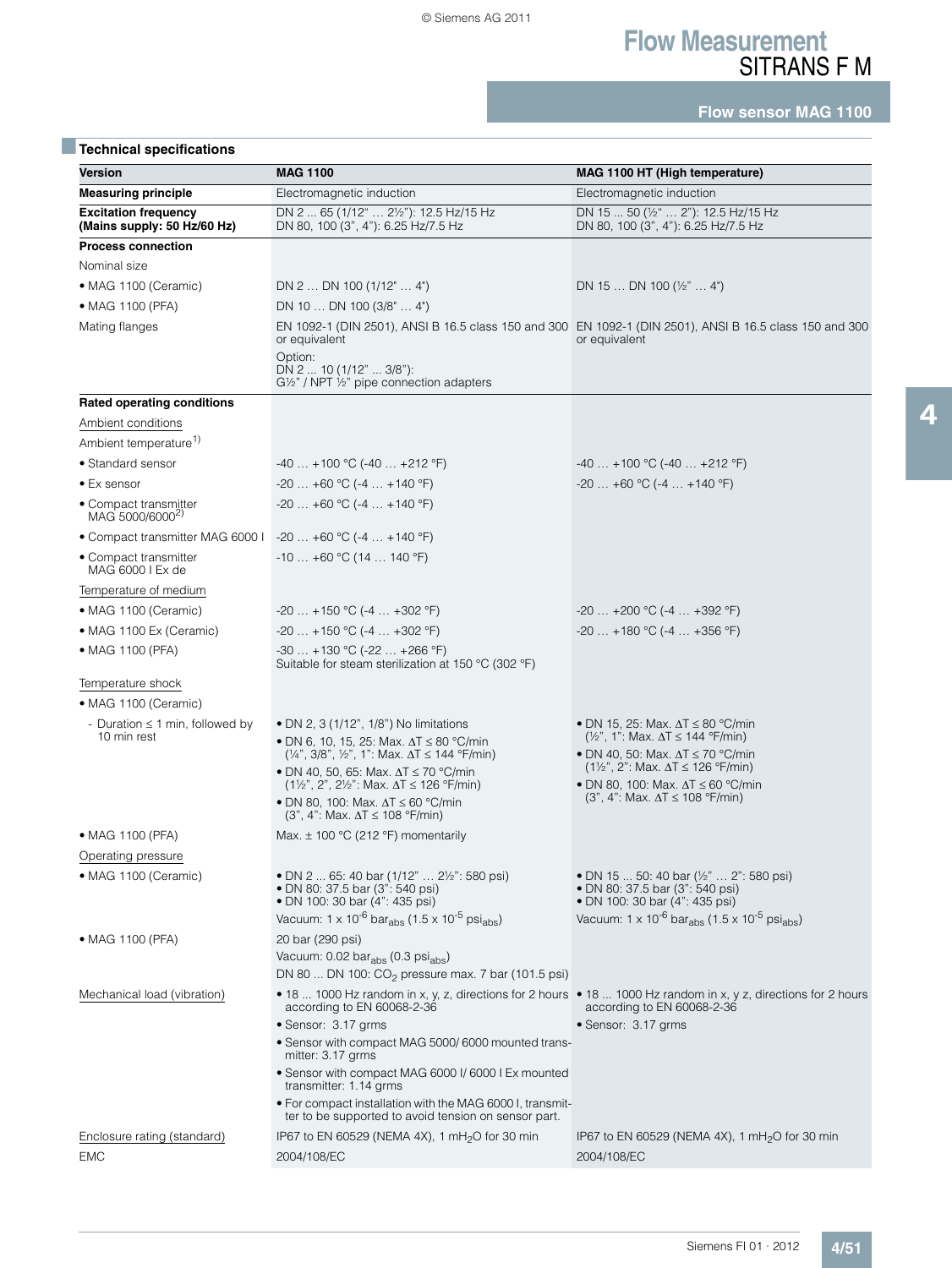## **Flow sensor MAG 1100**

| Version                                                                                      | <b>MAG 1100</b>                                                                                                                                           | MAG 1100 HT (High temperature)                                        |
|----------------------------------------------------------------------------------------------|-----------------------------------------------------------------------------------------------------------------------------------------------------------|-----------------------------------------------------------------------|
| Design                                                                                       |                                                                                                                                                           |                                                                       |
| Weight                                                                                       | See Dimensional drawings                                                                                                                                  | See Dimensional drawings                                              |
| Material                                                                                     |                                                                                                                                                           |                                                                       |
| • Enclosure                                                                                  |                                                                                                                                                           |                                                                       |
| - MAG 1100                                                                                   | Stainless steel AISI 316L/1.4404                                                                                                                          | Stainless steel AISI 316L/1.4404                                      |
| • Terminal box                                                                               |                                                                                                                                                           |                                                                       |
| - Standard                                                                                   | Fibre glass reinforced polyamide (not for Ex)                                                                                                             | Stainless steel AISI 316/1.4436                                       |
| - Option                                                                                     | Stainless steel AISI 316/1.4436                                                                                                                           |                                                                       |
| • Fixing studs                                                                               | Stainless steel AISI 304/1.4301,<br>Number and size to EN 1092-1:2001                                                                                     | Stainless steel AISI 304/1.4301,<br>Number and size to EN 1092-1:2001 |
| $\bullet$ Gaskets                                                                            |                                                                                                                                                           |                                                                       |
| - Standard                                                                                   | EPDM (max. 150 °C, PN 40 (max. 302 °F, 600 psi))                                                                                                          | Graphite (max. 200 °C, PN 40 (max. 392 °F, 600 psi))                  |
| - Option                                                                                     | • Graphite (max. 200 °C, PN 40 (max. 392 °F, 600 psi))<br>• PTFE (max. 130 °C, PN 25 (max. 266 °F, 300 psi))                                              |                                                                       |
| • Pipe connection adapters:<br>DN 2, 3, 6 and 10 (1/12", 1/8", 1/4"<br>and $3/8"$ )          | · Stainless steel, AISI 316/1.4436<br>• Hastelloy C22/2.4602<br>$\bullet$ PVDF                                                                            |                                                                       |
| Liner                                                                                        |                                                                                                                                                           |                                                                       |
| • MAG 1100 (Ceramic)                                                                         | • DN 2, 3 (1/12", 1/8"): Zirconium oxide (ZrO <sub>2</sub> )<br>(ceramic)                                                                                 | DN 15  100 (1/2"  4"): Aluminum oxide Al2O3                           |
|                                                                                              | • DN 6  100 ( $\frac{1}{4}$ "  4"): Aluminum oxide Al <sub>2</sub> O <sub>3</sub>                                                                         |                                                                       |
| • MAG 1100 (PFA)                                                                             | Reinforced PFA (not for Ex)                                                                                                                               |                                                                       |
| <b>Electrodes</b>                                                                            |                                                                                                                                                           |                                                                       |
| • MAG 1100 (Ceramic)                                                                         | • DN10  100 (3/8"  4") : Platinum with gold / Titanium Platinum with gold / Titanium brazing alloy<br>brazing alloy<br>• DN 2  6 (1/12"  1/4"): Platinium |                                                                       |
| • MAG 1100 (PFA)                                                                             | • DN 10  15 (3/8"  1/2"): Hastelloy C276/2.4819<br>• DN 25  100 (1"  4"): Hastelloy C22/2.4602                                                            |                                                                       |
| <b>Cable entries</b>                                                                         | • Remote installation 2 x M20 or 2 x 1/2" NPT                                                                                                             | Remote installation $2 \times M20$ or $2 \times 1/2$ NPT              |
|                                                                                              | • Compact installation                                                                                                                                    |                                                                       |
|                                                                                              | - MAG 5000/MAG 6000: $4 \times$ M20 or $4 \times$ 1/2" NPT                                                                                                |                                                                       |
|                                                                                              | - MAG 6000 I: 2 x M25 (for supply/output)                                                                                                                 |                                                                       |
|                                                                                              | - MAG 6000 I Ex de: 2 x M25 (for supply/output)                                                                                                           |                                                                       |
| <b>Certificates and approvals</b>                                                            |                                                                                                                                                           |                                                                       |
| Calibration<br>Standard production calibration,<br>calibration report shipped with<br>sensor | Zero-point, 2 x 25 %, 2 x 90 %                                                                                                                            | Zero-point, 2 x 25 %, 2 x 90 %                                        |
| Conforms to                                                                                  | • PED – 97/23/EC <sup>3)</sup> (Fluid group: Liquid of fluid group 1) • PED – 97/23/EC <sup>3)</sup><br>$\bullet$ CRN (PFA)                               | • CRN (PFA)                                                           |
| Ex approvals                                                                                 |                                                                                                                                                           |                                                                       |
| MAG 1100 (Ceramic)                                                                           |                                                                                                                                                           |                                                                       |
| • Ex sensor or Compact with<br>MAG 6000 I Ex                                                 | ATEX 2G D sensor Ex de ia IIB T3 - T6                                                                                                                     | ATEX 2G D sensor Ex de ia IIB T3 - T6                                 |
| • Sensor with/without<br>MAG 5000/6000 /6000 I                                               | FM Class I, Div 2                                                                                                                                         | FM Class I, Div 2                                                     |
| MAG 1100 (PFA)                                                                               |                                                                                                                                                           |                                                                       |
| • Sensor with/without<br>MAG 5000/6000/6000 I                                                | FM Class I, Div 2                                                                                                                                         |                                                                       |
| Custody transfer approval                                                                    | • Cold water pattern approval PTB (Germany)                                                                                                               | • Hot water pattern approval PTB (Germany)                            |
| (MAG 5000/6000 CT)                                                                           | • Hot water pattern approval PTB (Germany)                                                                                                                | • Heat meter pattern approval - OIML R 75 (Denmark)                   |
|                                                                                              | · Heat meter pattern approval - OIML R 75 (Denmark)<br>· Other media than water pattern approval- OIML R 117                                              |                                                                       |
|                                                                                              | (Ceramic liner) (Denmark)                                                                                                                                 |                                                                       |
| <sup>1)</sup> Conditions are also dependent on liner characteristics                         |                                                                                                                                                           |                                                                       |

2) With compact transmitter MAG 5000 CT/6000 CT -20 ... +50 °C

3) For further information on the PED standard and requirements, see page 10/9.

For technical specification for transmitter - see transmitter pages.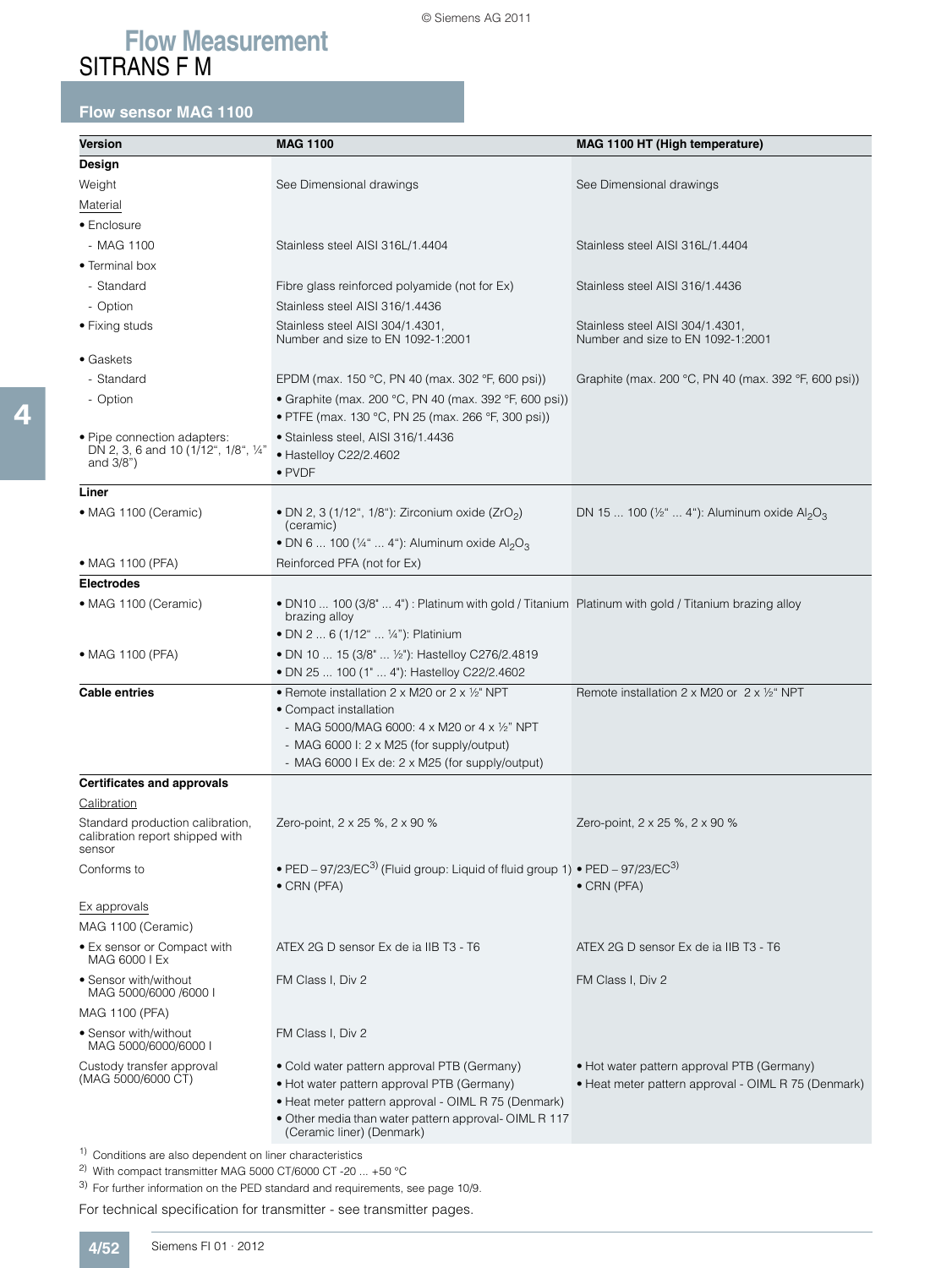*Additional information*

code(s) and plain text.

(add plain text)

Ex sensors)

Additional calibrations

• Customer-witnessed calibration Any of above calibration

## **Flow Measurement** SITRANS F M

#### **Flow sensor MAG 1100**

**Y17**

**Y41**

On request<sup>1)</sup>

On request<sup>1)</sup>

| <b>Selection and Ordering data</b>                                                                       |   | Order No.                                                                                                |   |                |   |        |
|----------------------------------------------------------------------------------------------------------|---|----------------------------------------------------------------------------------------------------------|---|----------------|---|--------|
| <b>Sensor SITRANS F M MAG 1100</b><br>EPDM gaskets included                                              |   | 7ME6110-                                                                                                 |   |                |   |        |
|                                                                                                          |   | $\blacksquare$ $\blacksquare$ $\blacksquare$ $\blacksquare$ $\blacksquare$ $\blacksquare$ $\blacksquare$ |   |                |   |        |
| <b>Diameter</b>                                                                                          |   |                                                                                                          |   |                |   |        |
| DN 2 (1/12")<br>DN 3 (1/8")                                                                              | ٠ | 1 D<br>1 H                                                                                               |   |                |   |        |
| DN 6 $(\frac{1}{4})$                                                                                     | ٠ | 1 M                                                                                                      |   |                |   |        |
| DN 10 (3/8")                                                                                             | ٠ | 1 R                                                                                                      |   |                |   |        |
| DN 15 $(\frac{1}{2})$                                                                                    | ۰ | 1 V                                                                                                      |   |                |   |        |
| DN 25 (1")                                                                                               | ٠ | 2 D                                                                                                      |   |                |   |        |
| DN 40 $(1\frac{1}{2})$                                                                                   | ۰ | 2 R                                                                                                      |   |                |   |        |
| DN 50 (2")                                                                                               | ٠ | 2 Y                                                                                                      |   |                |   |        |
| DN 65 $(2\frac{1}{2})$                                                                                   | ٠ | 3 F                                                                                                      |   |                |   |        |
| DN 80 (3")                                                                                               | ٠ | 3 M                                                                                                      |   |                |   |        |
| DN 100 (4")                                                                                              |   | 3 T                                                                                                      |   |                |   |        |
| Liner material                                                                                           |   |                                                                                                          |   |                |   |        |
| PFA - DN 10  100 (3/8"  4") (not for Ex)                                                                 |   |                                                                                                          | 1 |                |   |        |
| Ceramic                                                                                                  |   |                                                                                                          | 2 |                |   |        |
| <b>Electrode material</b>                                                                                |   |                                                                                                          |   |                |   |        |
| Hastelloy C (only with PFA liner)                                                                        |   |                                                                                                          |   | 1              |   |        |
| Platinum (only with ceramic liner)                                                                       |   |                                                                                                          |   | $\overline{2}$ |   |        |
| <b>Transmitter</b>                                                                                       |   |                                                                                                          |   |                |   |        |
| Standard sensor for remote transmitter (order trans-◆                                                    |   |                                                                                                          |   |                | A |        |
| mitter separately)<br>Ex sensor for remote transmitter (order transmitter                                |   |                                                                                                          |   |                | в |        |
| separately)                                                                                              |   |                                                                                                          |   |                |   |        |
| MAG 6000 I, Aluminum 18  90 V DC,<br>115  230 V AC                                                       |   |                                                                                                          |   |                | c |        |
| MAG 6000 I, Aluminum 18  30 V DC, Ex                                                                     |   |                                                                                                          |   |                | D |        |
| MAG 6000 I, Aluminum 115  230 V AC, Ex                                                                   |   |                                                                                                          |   |                | Е |        |
| MAG 6000 Polyamide, 11  30 V DC/<br>11  24 V AC                                                          |   |                                                                                                          |   |                | н |        |
|                                                                                                          |   |                                                                                                          |   |                | J |        |
| MAG 6000, Polyamide, 115  230 V AC<br>MAG 5000, Polyamide, 11  30 V DC/                                  |   |                                                                                                          |   |                | ĸ |        |
| 11  24 V AC                                                                                              |   |                                                                                                          |   |                |   |        |
| MAG 5000, Polyamide, 115  230 V AC                                                                       |   |                                                                                                          |   |                | L |        |
| Communication                                                                                            |   |                                                                                                          |   |                |   |        |
| No communication, add-on possible                                                                        |   |                                                                                                          |   |                | A |        |
| HART                                                                                                     |   |                                                                                                          |   |                | в |        |
| PROFIBUS PA Profile 3<br>(only MAG 6000/MAG 6000 I)                                                      |   |                                                                                                          |   |                | F |        |
| PROFIBUS DP Profile 3 (not for Ex)                                                                       |   |                                                                                                          |   |                | G |        |
| (only MAG 6000/MAG 6000 I)                                                                               |   |                                                                                                          |   |                |   |        |
| Modbus RTU/RS 485 (not for Ex)<br>(only MAG 6000/MAG 6000 I)                                             |   |                                                                                                          |   |                | Е |        |
| <b>FOUNDATION Fieldbus H1</b>                                                                            |   |                                                                                                          |   |                | J |        |
| (only MAG 6000/MAG 6000 I)                                                                               |   |                                                                                                          |   |                |   |        |
| Cable glands/terminal box                                                                                |   |                                                                                                          |   |                |   |        |
| Metric: Polyamide terminal box or 6000 I compact                                                         |   |                                                                                                          |   |                |   | 1      |
| 1/2" NPT: Polyamide terminal box or 6000 I compact ♦<br>Metric: SS terminal box (mandatory for stainless |   |                                                                                                          |   |                |   | 2<br>3 |
| steel MAG 6000 transmitter)                                                                              |   |                                                                                                          |   |                |   |        |
| 1/2" NPT: SS terminal box (mandatory for stainless<br>steel MAG 6000 transmitter)                        |   |                                                                                                          |   |                |   | 4      |

◆ Short lead time (details in PMD)

This device is shipped with a Quick Start guide and a CD containing further SITRANS F literature. All literature is also available for free at: http://www.siemens.com/flowdocumentation **Description** Order No. **Handbook** • English **A5E02435647**

#### *Accessories*

| <b>Description</b>                                                                      | Order No.    |  |
|-----------------------------------------------------------------------------------------|--------------|--|
| Potting kit for terminal box<br>of SITRANS F M sensors for<br>IP68/NEMA 6P (not for Ex) | FDK-085U0220 |  |

<sup>1)</sup> Ordering On request as dedicated information from the customer on the individual sensors is required. Please fill in the calibration form found on pi.khe.siemens.de/index.aspx?Nr=17460 and send together with the order.

• Customer-specified calibration up to 10 points **On request1)**

**Selection and Ordering data Order Code** 

Customer-specific converter setup **Y20**

Tag name plate, plastic (self adhesive) **Y18** Factory certificate according to EN 10204-2.1 **C15** Factory certificate according to EN 10204-2.2 **C14** Sensor cables wired (specify cable order no.) **Y40** Sensor for remote transmitter's junction box potted to IP68 with wired cable (specify cable order no.) (not for

Other postproduction requirements (add desired text) **Y99**

• Matched pair - (Standard production calibration where sensor and transmitter is calibrated together)

Please add **"-Z"** to Order No. and specify Order

Tag name plate, stainless steel fixed with SS wire

(Size dependent restriction on maximum flow rates may apply *Operating instructions for SITRANS F M MAG 1100* 4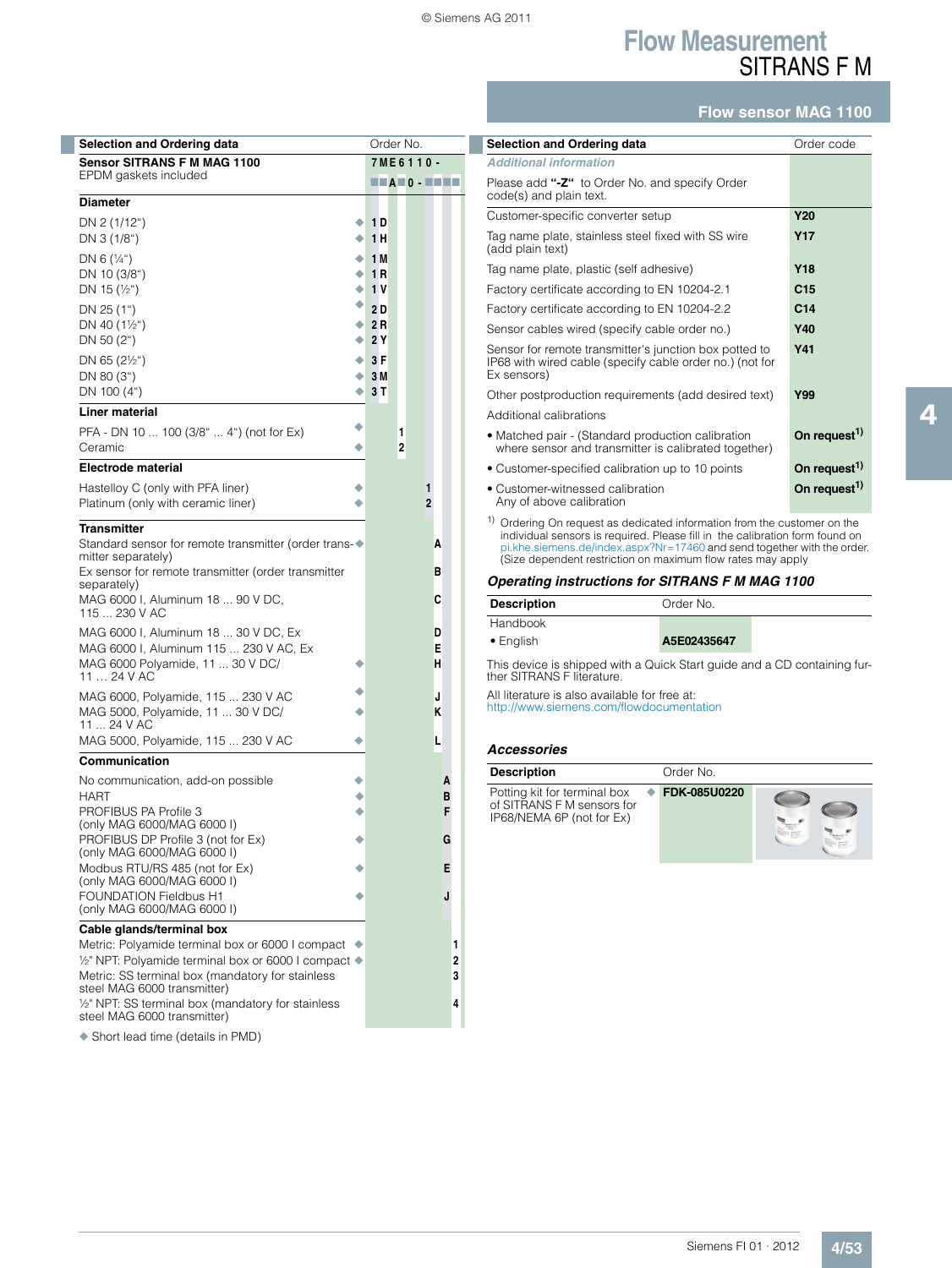### **Flow sensor MAG 1100**

| <b>Selection and Ordering data</b>                                         | Order No.                                                                                                |   |   |
|----------------------------------------------------------------------------|----------------------------------------------------------------------------------------------------------|---|---|
| <b>Sensor SITRANS F M</b>                                                  |                                                                                                          |   |   |
| <b>MAG 1100 HT High Temperature</b>                                        | 7ME6120-                                                                                                 |   |   |
| Ceramic liner, Platinum electrode,<br>Graphite gaskets included            | $\blacksquare$ $\blacksquare$ $\blacksquare$ $\blacksquare$ $\blacksquare$ $\blacksquare$ $\blacksquare$ |   |   |
| <b>Diameter</b>                                                            |                                                                                                          |   |   |
| DN 15 $(\frac{1}{2})$                                                      | 1 V                                                                                                      |   |   |
| DN 25 (1")                                                                 | 2 D                                                                                                      |   |   |
| DN 40 $(1\frac{1}{2})$                                                     | 2R                                                                                                       |   |   |
| DN 50 (2")                                                                 | 2Y                                                                                                       |   |   |
| DN 80 (3")                                                                 | 3M                                                                                                       |   |   |
| DN 100 (4")                                                                | 3T                                                                                                       |   |   |
| <b>Transmitter</b>                                                         |                                                                                                          |   |   |
| Standard sensor for remote transmitter (order trans-<br>mitter separately) |                                                                                                          | A |   |
| Ex sensor for remote transmitter (order transmitter<br>separately)         |                                                                                                          | в |   |
| Cable glands/terminal box                                                  |                                                                                                          |   |   |
| Metric: SS terminal box                                                    |                                                                                                          |   | 3 |
| 1/ <sub>2</sub> NPT: SS terminal box                                       |                                                                                                          |   | 4 |

| <b>Selection and Ordering data</b>                                                                                                | Order code               |
|-----------------------------------------------------------------------------------------------------------------------------------|--------------------------|
| <b>Additional information</b>                                                                                                     |                          |
| Please add "-Z" to Order No. and specify Order<br>code(s) and plain text.                                                         |                          |
| Customer-specific converter setup                                                                                                 | <b>Y20</b>               |
| Tag name plate, stainless steel fixed with SS wire<br>(add plain text)                                                            | <b>Y17</b>               |
| Tag name plate, plastic (self adhesive)                                                                                           | <b>Y18</b>               |
| Factory certificate according to EN 10204-2.1                                                                                     | C <sub>15</sub>          |
| Factory certificate according to EN 10204-2.2                                                                                     | C <sub>14</sub>          |
| Sensor cables wired (specify cable order no.)                                                                                     | Y40                      |
| Sensor for remote transmitter's junction box potted to<br>IP68 with wired cable (specify cable order no.) (not for<br>Ex sensors) | <b>Y41</b>               |
| Other postproduction requirements (add desired text)                                                                              | Y99                      |
| Additional calibrations                                                                                                           |                          |
| • Matched pair - (Standard production calibration<br>where sensor and transmitter is calibrated together)                         | On request <sup>1)</sup> |
| • Customer-specified calibration up to 10 points                                                                                  | On request <sup>1)</sup> |
| • Customer-witnessed calibration                                                                                                  | On request <sup>1)</sup> |

Any of above calibration

#### *Operating instructions for SITRANS F M MAG 1100*

| <b>Description</b> | Order No.   |  |
|--------------------|-------------|--|
| Handbook           |             |  |
| $\bullet$ English  | A5E02435647 |  |

This device is shipped with a Quick Start guide and a CD containing further SITRANS F literature.

All literature is also available for free at: http://www.siemens.com/flowdocumentation

MAG 5000/6000 transmitters and sensors are packed in separate boxes, the final assembly takes place during installation at the customer's place. MAG 6000 I/MAG 6000 I Ex ATEX 2G D transmitters and sensors are delivered compact mounted from factory. Communication module will be premounted in the transmitter.

Please use online Product selector to get latest updates.

Product selector link:

www.pia-selector.automation.siemens.com

#### *Accessories*

| <b>Description</b>                                                       | Order No. |  |
|--------------------------------------------------------------------------|-----------|--|
| Potting kit for IP68/NEMA 6P → FDK-085U0220<br>terminal box (not for Ex) |           |  |

◆ Short lead time (details in PMD)

<sup>&</sup>lt;sup>1)</sup> Ordering On request as dedicated information from the customer on the individual sensors is required. Please fill in the calibration form found on pi.khe.siemens.de/index.aspx?Nr=17460 and send together with the order. (Size dependent restriction on maximum flow rates may apply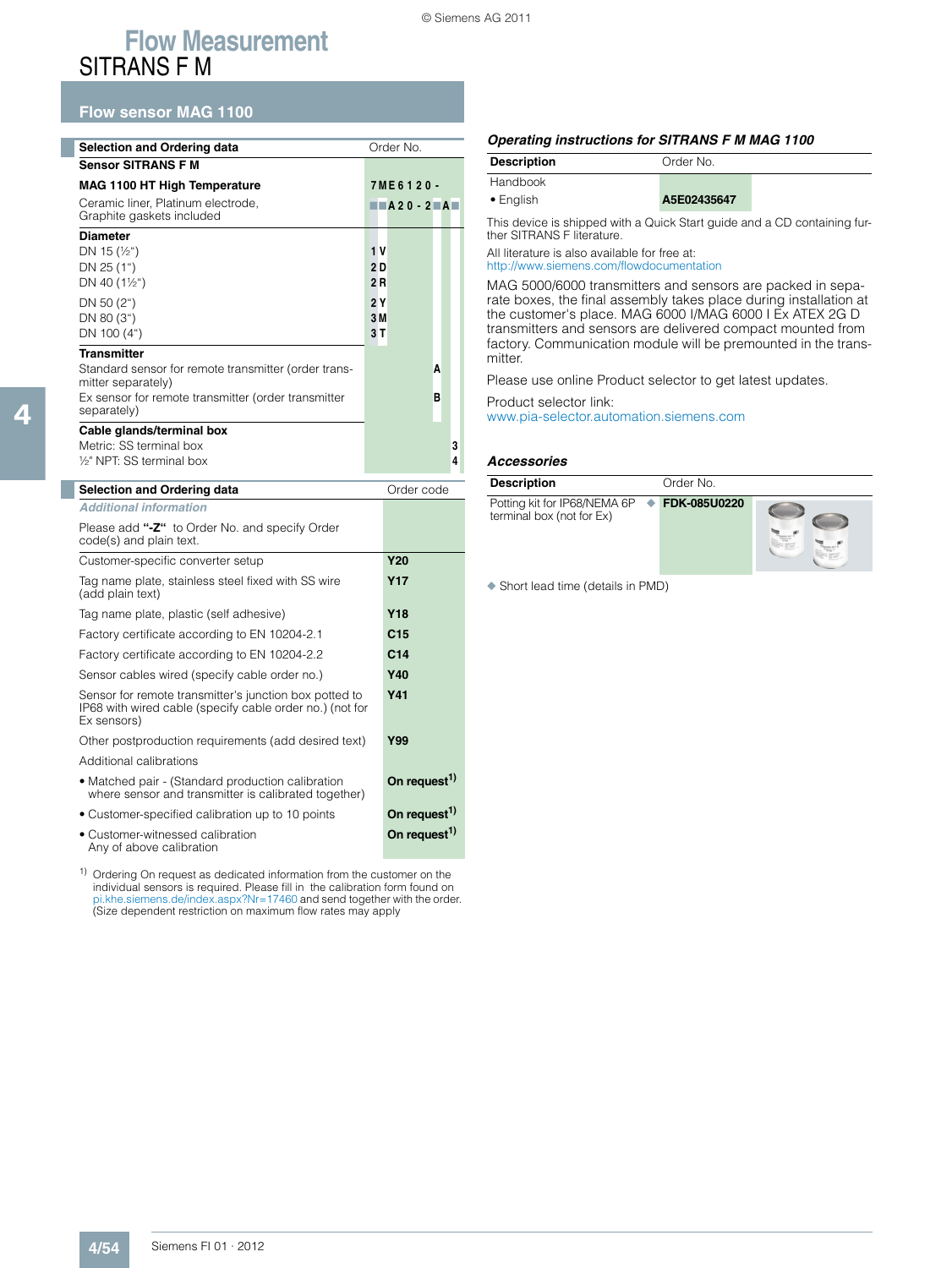$\overline{\phantom{a}}$ 

## **Flow Measurement** SITRANS F M

## **Flow sensor MAG 1100**

| <b>Accessories</b><br>for MAG 1100 sensor                                                                                                                                                                                                                                                                                                                                            | Order No.                                                                                                                              | <b>Accessories</b><br>for MAG 1100 sensor                                                                                                                                                                                                                                  | Order No.                                                                                     |
|--------------------------------------------------------------------------------------------------------------------------------------------------------------------------------------------------------------------------------------------------------------------------------------------------------------------------------------------------------------------------------------|----------------------------------------------------------------------------------------------------------------------------------------|----------------------------------------------------------------------------------------------------------------------------------------------------------------------------------------------------------------------------------------------------------------------------|-----------------------------------------------------------------------------------------------|
| Pipe connection 1/2" external thread                                                                                                                                                                                                                                                                                                                                                 |                                                                                                                                        | <b>Grounding ring SS</b>                                                                                                                                                                                                                                                   |                                                                                               |
| For DN 2  10 (1/12"  3/8") sensor,<br>material: SS 316<br>2 pipe connections, 2 EPDM gaskets,<br>12 pcs M4 x 12 screws<br>$\bullet$ 1/ <sub>2</sub> " G, ISO 7-1 tappered thread, SS 316<br>٠<br>$\bullet$ 1/ <sub>2</sub> " NPT thread, SS 316                                                                                                                                      | FDK-083G0080<br>FDK-083G4330                                                                                                           | Material: AISI 316/1.4436;<br>each set includes: 1 grounding ring <sup>1)</sup> , 3 PTFE<br>gaskets, 1 earth wire, 1 M6 screw<br>• DN 2  10 (1/12"  3/8")<br>• DN 15 $(\frac{1}{2})$<br>• DN 25 $(1")$                                                                     | <b>FDK-083G0686</b><br><b>FDK-083G0687</b><br>FDK-083G0689                                    |
| For DN 2  10 (1/12"  3/8") sensor,<br>material: Hastelloy C<br>2 pipe connections, 2 PTFE gaskets,<br>12 pcs M4 x 14 screws<br>$\bullet$ 1/ <sub>2</sub> " G, ISO 7-1 tappered thread<br>$\bullet$ 1/ <sub>2</sub> " NPT thread                                                                                                                                                      | FDK-083G4332<br>FDK-083G4331                                                                                                           | • DN 40 $(1\frac{1}{2})$<br>• DN 50 $(2^{\circ})$<br>• DN 65 $(2\frac{1}{2})$<br>$\bullet$ DN 80 (3")<br>$\bullet$ DN 100 (4")                                                                                                                                             | FDK-083G0691<br>FDK-083G0692<br><b>FDK-083G0693</b><br>FDK-083G0694<br>FDK-083G0695           |
| For DN 210 (1/12"3/8") sensor<br>2 PVDF pipe connections (Max. 70 °C,<br>PN 8 bar/max 158 °F, 116 PSI), 1 grounding<br>ring <sup>1)</sup> , 1 earthing wire, 3 PTFE gaskets, 6 pcs.<br>M4 x 12 and 6 pcs. M4 x 20 screws<br>• 1/2"G, ISO 7-1 tapered thread PVDF incl.<br>grounding ring Hastelloy C22/2.4602<br>• 1/2" NPT thread PVDF incl. grounding ring<br>Hastelloy C22/2.4602 | A5E01018395<br>A5E01018400                                                                                                             | Grounding ring (Hastelloy C)<br>Material: Hastelloy C22/2.4602;<br>each set includes:<br>1 grounding ring <sup>1)</sup> , 3 PTFE gaskets, 1 earth<br>wire, 1 M6 screw<br>• DN 2  10 (1/12"  3/8")<br>• DN 15 $(\frac{1}{2})$<br>• DN 25 $(1")$<br>• DN 40 $(1\frac{1}{2})$ | FDK-083G3256<br>FDK-083G3257<br><b>FDK-083G3259</b><br>FDK-083G3261                           |
| <b>EPDM</b> gaskets<br>Material: EPDM; each set includes:<br>2 EPDM gaskets, 1 earthing wire, 1 M6 screw,<br>1 nut, 1 washer, 1 bolt earthing plate<br>• DN 2 $\dots$ 10 (1/12" $\dots$ 3/8")<br>• DN 15 $(\frac{1}{2})$<br>• DN 25 $(1")$                                                                                                                                           | FDK-083G3116<br>FDK-083G3117<br>FDK-083G3119                                                                                           | • DN 50 $(2n)$<br>• DN 65 $(2\frac{1}{2})$<br>• DN 80 $(3")$<br>• DN 100 $(4")$<br><b>Grounding ring (Tantalum)</b>                                                                                                                                                        | FDK-083G3262<br>FDK-083G3263<br>FDK-083G3264<br>FDK-083G3265                                  |
| • DN 40 $(1\frac{1}{2})$<br>٠<br>• DN 50 $(2^{\circ})$<br>• DN 65 $(2\frac{1}{2})$<br>• DN 80 $(3")$<br>• DN 100 $(4")$                                                                                                                                                                                                                                                              | FDK-083G3121<br>FDK-083G3122<br>FDK-083G3123<br>FDK-083G3124<br>FDK-083G3125                                                           | Material: Tantalum; each set includes:<br>1 grounding ring <sup>1)</sup> , 3 PTFE gaskets, 1 earth<br>wire, 1 M6 screw<br>• DN 2  10 (1/12"  3/8")<br>• DN 15 $(\frac{1}{2})$<br>• DN 25 $(1")$<br>۰                                                                       | A5E01181599F)<br>A5E01181606F)<br>A5E01181610F)                                               |
| <b>PTFE</b> gaskets<br>Material: PTFE; each set includes:<br>2 gaskets, 2 earthing wires, 3 M6 screws<br>(DN 2  DN 10: 12 pcs M4 x 14)<br>• DN 2  10 (1/12"  3/8")<br>• DN 15 $(\frac{1}{2})$                                                                                                                                                                                        | FDK-083G0156F)<br>FDK-083G0157 <sup>F)</sup>                                                                                           | • DN 40 $(1\frac{1}{2})$<br>• DN 50 $(2^{\circ})$<br>• DN 65 (2½")<br>$\bullet$ DN 80 (3")<br>• DN 100 $(4")$<br><b>Studs and nuts</b>                                                                                                                                     | A5E01181613F)<br>A5E01181615 <sup>F)</sup><br>A5E01181616F)<br>A5E01181619F)<br>A5E01181622F) |
| • DN 25 $(1")$<br>• DN 40 $(1\frac{1}{2})$<br>• DN 50 $(2^{\circ})$<br>• DN 65 $(2\frac{1}{2})$<br>• DN 80 $(3")$                                                                                                                                                                                                                                                                    | FDK-083G0159F)<br>FDK-083G0161 <sup>F)</sup><br>FDK-083G0162 <sup>F)</sup><br>FDK-083G0163 <sup>r)</sup><br>FDK-083G0164 <sup>F)</sup> | for DN 100 PN 25/40, 8 M20 studs,<br>16 M20 nuts<br>Material: AISI 304/1.4305<br>• DN 100 $(4")$<br><sup>1)</sup> Thickness of grounding ring is 2 mm (0.08 inch)                                                                                                          | FDK-083G0226                                                                                  |
| • DN 100 $(4n)$                                                                                                                                                                                                                                                                                                                                                                      | FDK-083G0165 <sup>F)</sup>                                                                                                             | ♦ Short lead time (details in PMD)                                                                                                                                                                                                                                         |                                                                                               |
| <b>Graphite gaskets</b><br>Material: Graphite; conductive,<br>each set includes: 2 gaskets (conductive (can<br>also be used as grounding ring))<br>• DN 2 $\dots$ 10 (1/12" $\dots$ 3/8")<br>٠<br>• DN 15 $(\frac{1}{2})$<br>• DN 25 $(1")$<br>• DN 40 $(1\frac{1}{2})$<br>• DN 50 $(2^{\circ})$<br>• DN 65 $(2\frac{1}{2})$<br>• DN 80 $(3")$<br>• DN 100 $(4")$                    | FDK-083G0116<br>FDK-083G0117<br>FDK-083G0119<br>FDK-083G0121<br><b>FDK-083G0122</b><br>FDK-083G0123<br>FDK-083G0124<br>FDK-083G0125    | F) Subject to export regulations AL: 91999, ECCN: N.                                                                                                                                                                                                                       |                                                                                               |

4

Siemens FI 01 · 2012 **4/55**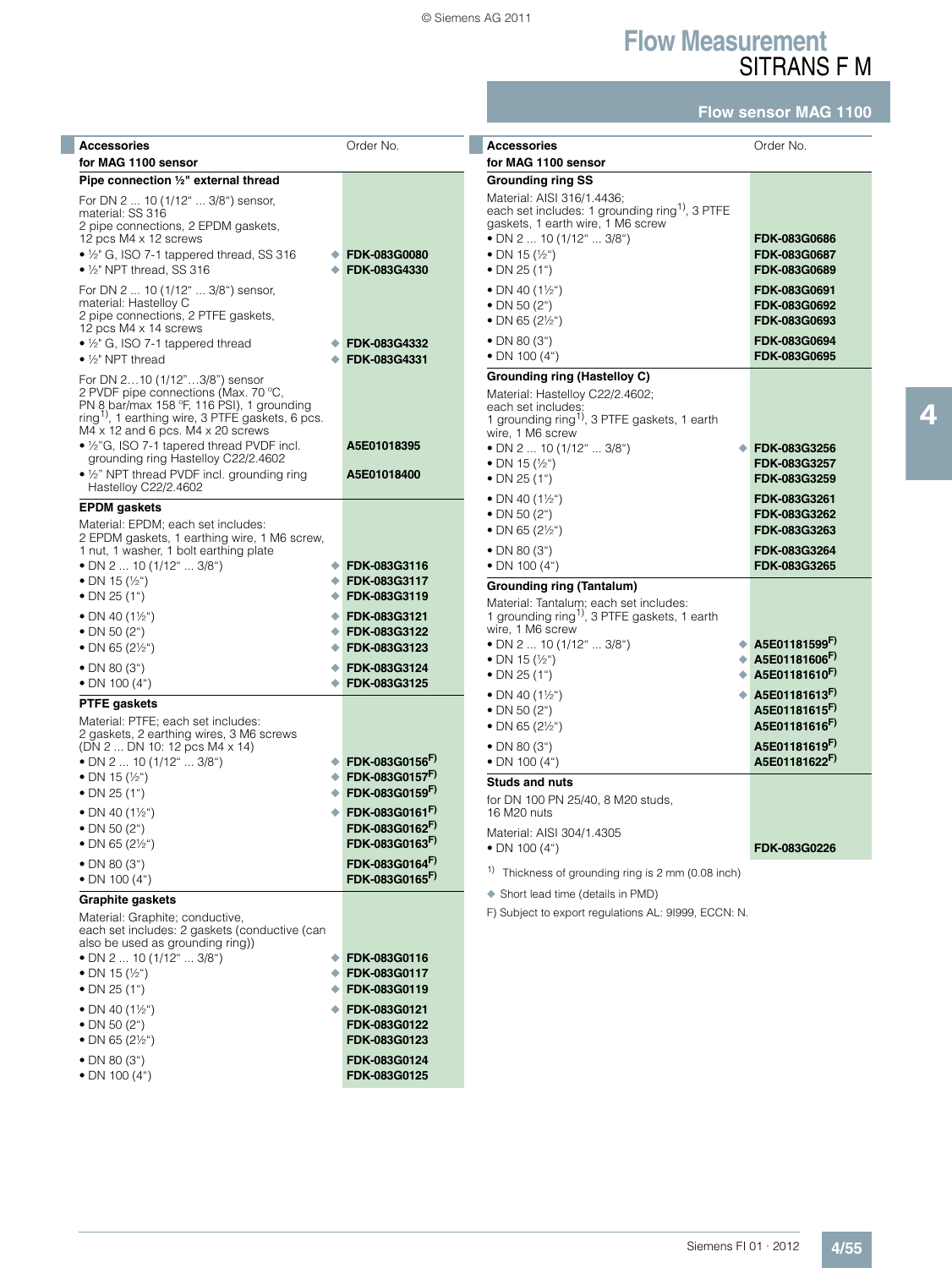### **Flow sensor MAG 1100**

### ■**Dimensional drawings**

Sensor MAG 1100, compact/remote



4

#### Dimensions in mm (inch)

**Important note: For compact installation with MAG 6000 I/Ex - transmitter to be supported to avoid tension on the sensor part** 

| <b>Size</b><br><b>DN</b> | $A^{1)}$<br>[mm] | B <sup>1</sup><br>[mm] | $A_1/A_2^{3}$<br>[mm] | B <sub>1</sub><br>[mm] | D<br>[mm] | $D_i$<br>[mm] | $D_i$ (PFA)<br>[mm] | $D_{\rm P}$<br>[mm] | $D_G$<br>[mm] | Weight <sup>2)</sup><br>[kg] |
|--------------------------|------------------|------------------------|-----------------------|------------------------|-----------|---------------|---------------------|---------------------|---------------|------------------------------|
| 2                        | 161              | 186                    | 315                   | 340                    | 48.7      | 2             |                     | 17.3                | 34            | 2.2                          |
| 3                        | 161              | 186                    | 315                   | 340                    | 48.7      | 3             |                     | 17.3                | 34            | 2.2                          |
| 6                        | 161              | 186                    | 315                   | 340                    | 48.7      | 6             |                     | 17.3                | 34            | 2.2                          |
| 10                       | 161              | 186                    | 315                   | 340                    | 48.7      | 10            | 10                  | 13.6                | 34            | 2.2                          |
| 15                       | 161              | 186                    | 315                   | 340                    | 48.7      | 15            | 16                  | 17.3                | 40            | 2.2                          |
| 25                       | 169              | 201                    | 323                   | 354                    | 63.5      | 25            | 26                  | 28.5                | 56            | 2.7                          |
| 40                       | 179              | 221                    | 333                   | 375                    | 84.0      | 40            | 38                  | 43.4                | 75            | 3.4                          |
| 50                       | 188              | 239                    | 342                   | 393                    | 101.6     | 50            | 50                  | 54.5                | 90            | 4.2                          |
| 65                       | 198              | 258                    | 351                   | 412                    | 120.9     | 65            | 66                  | 68.0                | 112           | 5.5                          |
| 80                       | 204              | 270                    | 357                   | 424                    | 133.0     | 80            | 81                  | 82.5                | 124           | 7.0                          |
| 100                      | 217              | 296                    | 370                   | 450                    | 159.0     | 100           | 100                 | 107.1               | 145           | 10.0                         |

| <b>Size</b><br>[inch] | $A^{1)}$<br>[inch] | B <sup>1</sup><br>[inch] | $A_1/A_2^{3)}$<br>[inch] | $B_1$<br>[inch] | D<br>[inch] | $D_i$<br>[inch] | $D_i$ (PFA)<br>[inch] | $D_{\rm P}$<br>[inch] | $D_{G}$<br>[inch] | Weight <sup>2)</sup><br>$[$ lbs $]$ |
|-----------------------|--------------------|--------------------------|--------------------------|-----------------|-------------|-----------------|-----------------------|-----------------------|-------------------|-------------------------------------|
| 1/12                  | 6.34               | 7.33                     | 12.40                    | 13.39           | 1.92        | 0.08            |                       | 0.68                  | 1.34              | 4.8                                 |
| 1/8                   | 6.34               | 7.33                     | 12.40                    | 13.39           | 1.92        | 0.12            |                       | 0.68                  | 1.34              | 4.8                                 |
| $\frac{1}{4}$         | 6.34               | 7.33                     | 12.40                    | 13.39           | 1.92        | 0.24            |                       | 0.68                  | 1.34              | 4.8                                 |
| 3/8                   | 6.34               | 7.33                     | 12.40                    | 13.39           | 1.92        | 0.39            | 0.39                  | 0.53                  | 1.34              | 4.8                                 |
| $\frac{1}{2}$         | 6.34               | 7.33                     | 12.40                    | 13.39           | 1.92        | 0.59            | 0.63                  | 0.68                  | 1.57              | 4.8                                 |
|                       | 6.66               | 7.92                     | 12.72                    | 13.94           | 2.50        | 0.98            | 1.02                  | 1.12                  | 2.20              | 4.9                                 |
| $1\frac{1}{2}$        | 7.05               | 8.70                     | 13.11                    | 14.76           | 3.31        | 1.57            | 1.50                  | 1.71                  | 2.95              | 7.5                                 |
| 2                     | 7.40               | 9.41                     | 13.47                    | 15.47           | 4.00        | 1.97            | 1.97                  | 2.15                  | 3.54              | 9.2                                 |
| $2\frac{1}{2}$        | 7.80               | 10.16                    | 13.82                    | 16.22           | 4.76        | 2.56            | 2.60                  | 2.68                  | 4.41              | 12                                  |
| 3                     | 8.03               | 10.63                    | 14.06                    | 16.70           | 5.24        | 3.15            | 3.19                  | 3.25                  | 4.88              | 15                                  |
| $\overline{4}$        | 8.54               | 11.65                    | 14.57                    | 17.72           | 6.26        | 3.94            | 3.94                  | 4.22                  | 5.91              | 22                                  |

<sup>1)</sup> 14.5 mm/0.571" shorter when the AISI terminal box is used (Ex or high temperature 200 °C (392 °F) version)

2) With transmitter MAG 5000 or MAG 6000 installed, weight is increased by approximately 0.8 kg (1.8 lb).

With MAG 6000 I weight is increased with 5.5 kg (12.1 lbs).

3)  $A_2$  is 3 mm (0.12") shorter than  $A_1$